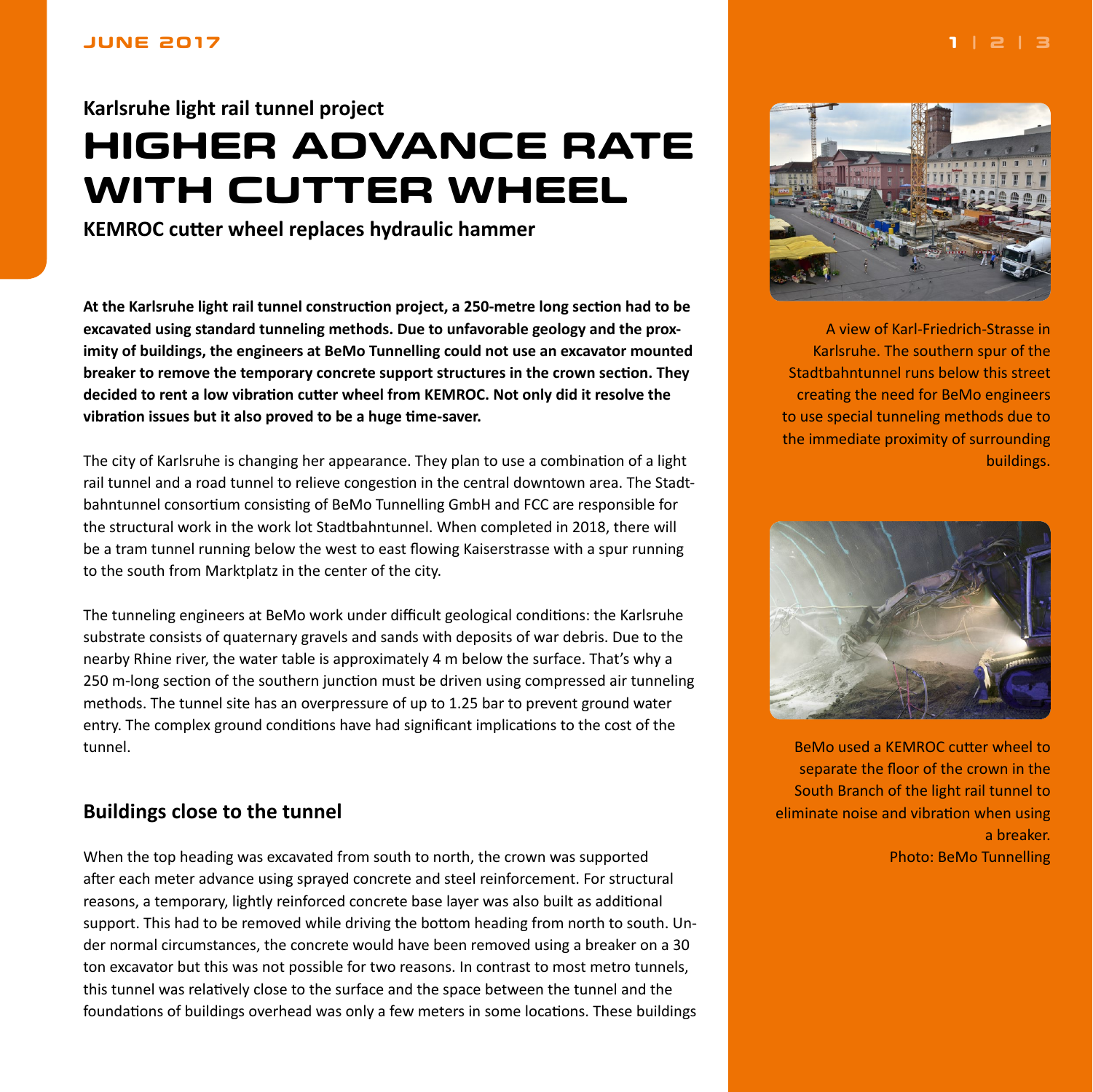#### <span id="page-1-0"></span>**JUNE 2017 [1](#page-0-0) | 2 | [3](#page-2-0)**

included hotels, retail units and apartments and the residents would have suffered from the noise and vibration of a breaker working so close on a three-shift working cycle. The second reason was the possibility that the blow energy used to break the concrete could damage the overburden resulting in air escaping from the compressed air zone with increased costs to maintain pressure.

More conventional methods to remove the concrete crown section such as diamond saws or high-pressure water jets were ruled out due to the start-up time required. Specialist subcontractors would have to be trained to work in high-pressure environments before being able to start work. After all methods were considered, the best option was to use an excavator attachment to remove the temporary, 50 cm thick, reinforced concrete in the transition zone between the crown and bottom heading. From the various options available, it was decided to use a cutter wheel from KEMROC. The shape of the wheel, with its tungsten carbide tipped cutters, gave the option of removing large amounts of concrete without producing large quantities of cut material by cutting deep slots in a short amount of time. The range of DMW wheel cutters (Erwetor) give options for depths to 1,200 mm in rock or concrete with compressive strengths up to 100 MPa. There are 4 models in the range which can be used on excavators from 14 to 60 ton operating weight. The model supplied for test on BeMo's 30 ton tunneling excavator was the Erwetor DMW 130\_600 with a wheel 130 mm wide and cutting depth 600 mm.

## **Quick slot cutting in concrete**

The cutter wheel was tested on site before the decision was taken to rent it. The test results were so positive that the contractor decided to use the cutter wheel to remove the concrete base layer along the full length of the tunnel. Three, sometimes four, longitudinal slots were cut along the entire length, parallel to the cutting slots along the sides of the tunnel. A truck, that was normally used to spray concrete, together with an extra hand lance were used to spray water on the cutter wheel to keep down dust. With a small number of blows from a hydraulic breaker, the rows of concrete left standing between the slots could be broken into sections approximately 2 x 2 m which were loaded quickly and easily onto trucks and transported out of the tunnel. Finally, the small sections of concrete remaining were broken up using a small breaker.

Robert Schweitzer, the BeMo Plant Manager located on site, valued the considerable time savings achieved through slotting the concrete with the cutter wheel. He said, "It would have taken much longer to break down the concrete using the breaker on its own. Reducing the amount of time required for these critical phases of the project is always a bonus and in this case, there was the added advantage that we could separate the concrete from the rock very easily for disposal purposes."



The KEMROC cutter wheel went through the 50 cm thick, reinforced concrete base in the crown section to the bedrock below. Photo: BeMo Tunnelling



Developed to meet customer requirements, the 1,600 mm diameter cutting wheel of the DMW 130 600 is fitted with a stabilizer shoe to reach a cutting depth of 500 mm. Photo: BeMo Tunnelling